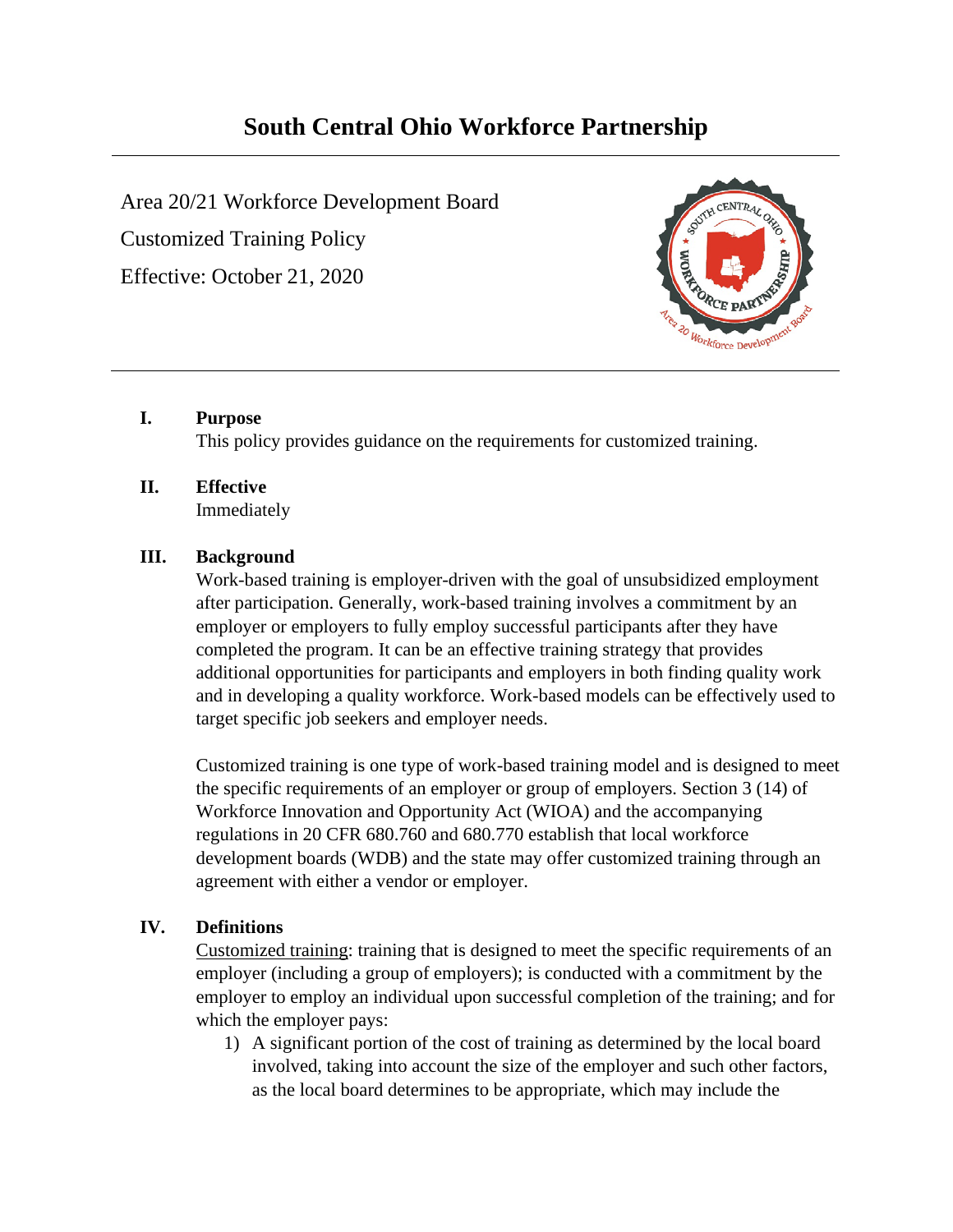number of employees participating in training, wage and benefit levels of those employees (at present and anticipated upon completion of the training), relation of the training to the competitiveness of a participant, and other employer-provided training and advancement opportunities; and

2) In the case of customized training involving an employer located in multiple local areas in the state, a significant portion of the cost of the training, as determined by the Governor of the State, taking into account the size of the employer and such other factors as the Governor of the State determines to be appropriate.

Planning region: two or more local workforce development areas assigned by the state to align workforce development activities and resources with larger regional economic development areas and available resources to provide coordinated and efficient services to both job seekers and employers.

#### **V. Requirements**

Customized training is one of several types of allowable training identified in Section 134 (c)(3)(D) of WIOA. This training may be offered to individuals under local area formula-funded programs or as a type of incumbent worker training. As a type of training offered in local formula-funded programs, participants must meet all adult, dislocated worker, or youth eligibility requirements prior to the start of customized training.

Overall, customized training is training designed to meet the needs of a specific employer or group of employers (employer consortiums). It may be provided for the introduction of new technologies, new production or service procedures, upgrading existing skills, or other appropriate purposes identified by the Area 20 WDB. The employer must commit to employ, or continue to employ, the worker(s) upon successful completion of any form of customized training. As with all training services, the customized training must enable individuals to obtain industry or employer-recognized skills.

Customized training may be provided through individual training accounts (ITAs) or through contracts for services. If the training is provided through an ITA, all requirements of such ITA must be followed, including the use of approved eligible training providers. If a contract is used to provide customized training, this contract must have been established through proper procurement procedures.

#### **VI. Business Considerations**

Area 20 WDB will not enter into a customized training agreement with an employer who has exhibited a pattern of failing to retain individuals after successful completion of the customized training.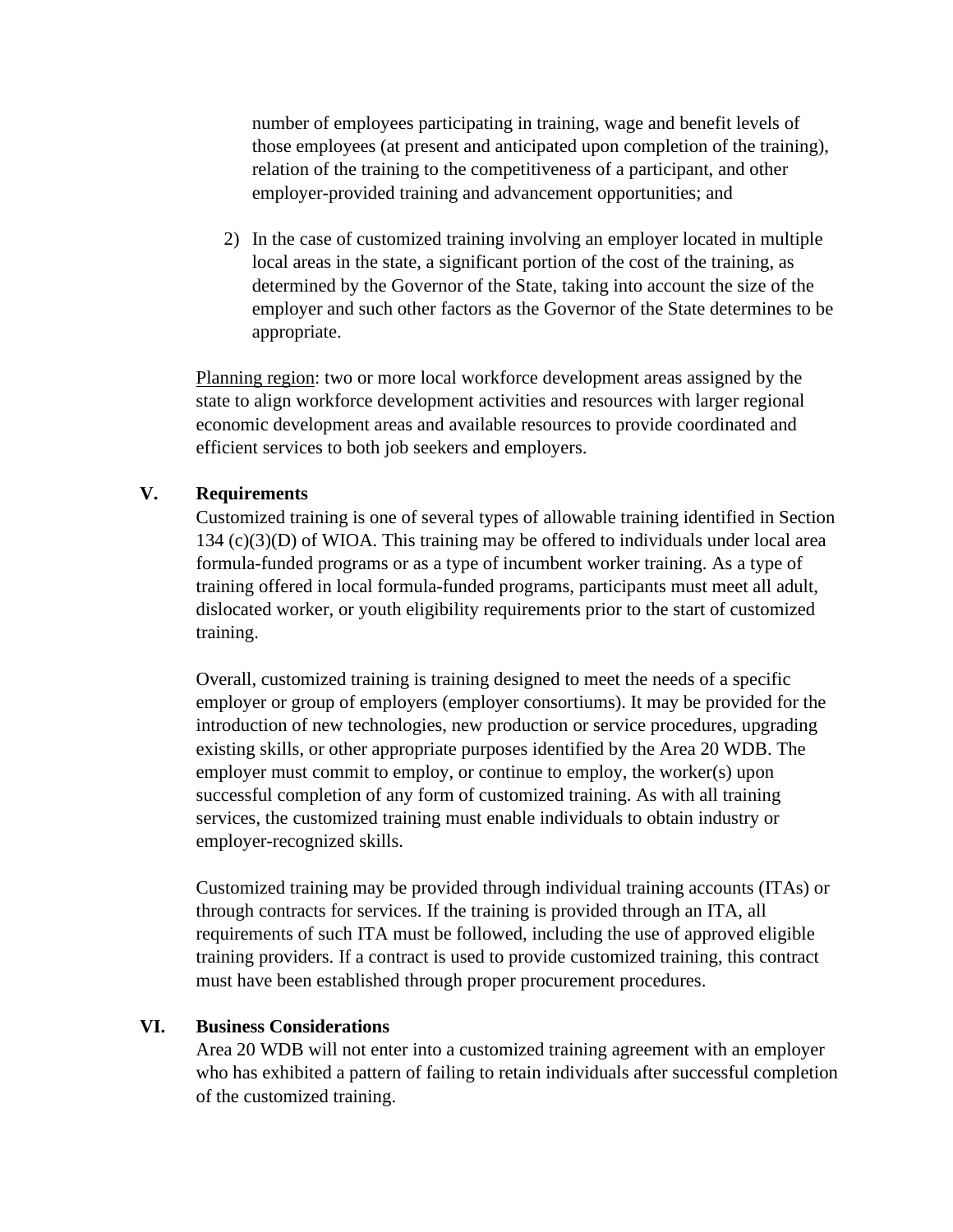Businesses that fail to meet any of the following qualifying criteria are not eligible to receive funds for customized training:

- 1) Businesses must not be presently debarred, suspended, proposed for disbarment, declared ineligible, or voluntarily excluded from participation in transactions by USDOL or the state of Ohio. Below are three websites that may be helpful in checking tax, environmental compliance, and debarment status.
	- Federal Debarment Site: [www.sam.gov](http://www.sam.gov/)
	- Ohio Department of Taxation: [www.tax.ohio.gov](http://www.tax.ohio.gov/)
	- Business Filing Search: [www.sos.state.oh.us](http://www.sos.state.oh.us/)
- 2) Businesses must not have any outstanding tax liability for over six months to the state of Ohio. WDBs will require the businesses to disclose any known outstanding tax liabilities with other states prior to entering into contract. The local WDB may consider existing out-of-state violations when determining eligibility to receive customized training funds. The local WDB must document any resolution of outstanding tax liability, which may include letters from the business or from the State from which the tax liability occurred.
- 3) Businesses must ensure that they do not have more than one unfair labor practice contempt of court finding, and that they are not identified as such on the most recent list established by the Secretary of State.
- 4) Ohio businesses must have all of the approvals, licenses, or other qualifications needed to conduct business in the state and all must be current. Should this status change during the course of the local customized training program activities and the business be disqualified from conducting business in Ohio, all training under the customized training program must cease.
- 5) Governmental entities, including the city, county, and state, may not participate in the local customized training program. Health care providers that are operating as not-for-profit entities are the only allowable exceptions to this prohibition.
- 6) Businesses that have employees in a lay-off status should not be considered for customized training unless the training would avert additional layoffs.
- 7) Businesses that have relocated to Ohio and have laid-off workers at their former location in the United States may not be considered for this program until they have been in operation at the new location for 120 days.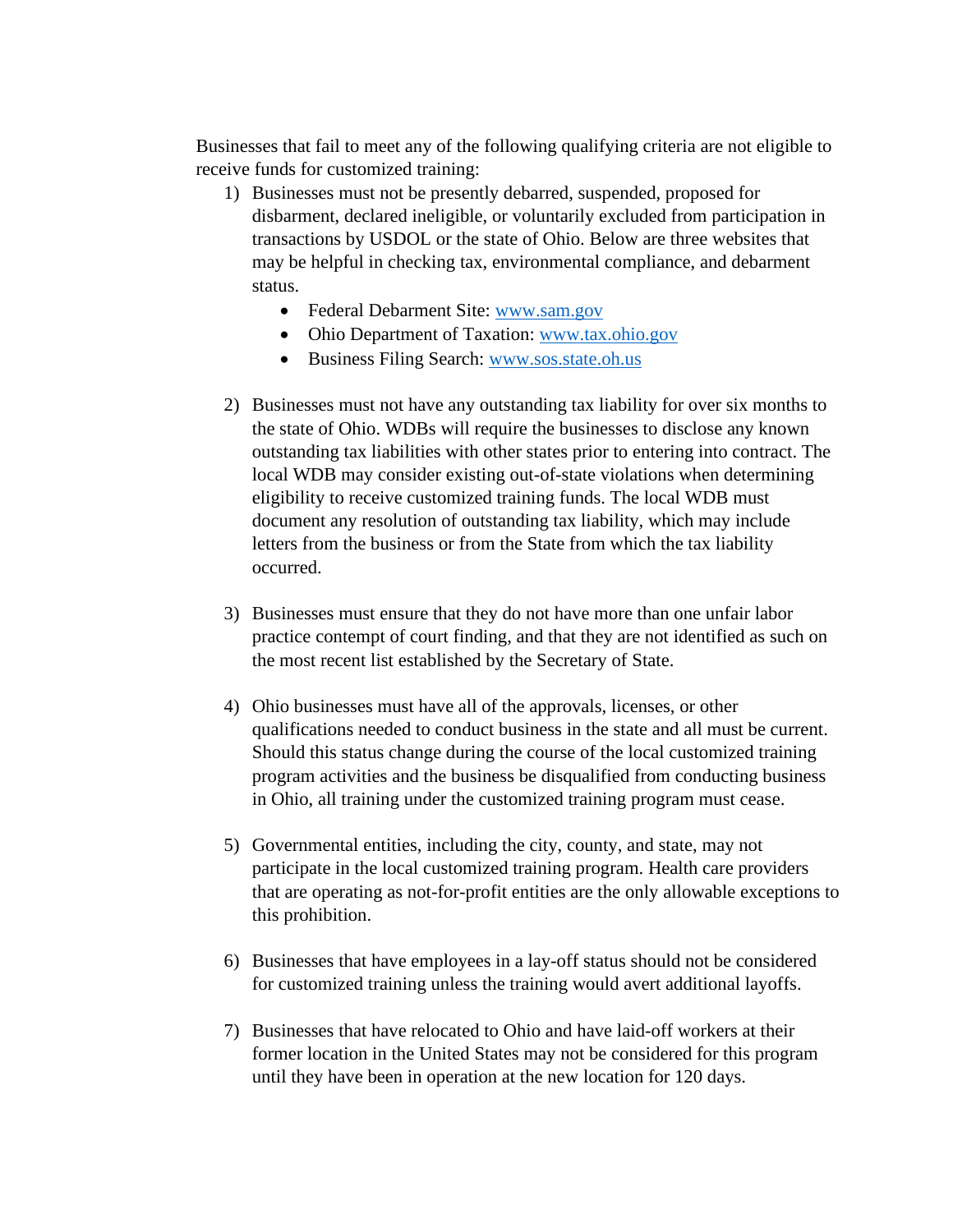To verify that a business is not relocating employment from another area, a pre-award review must be undertaken and documented by the Area 20 WDB. The review must include the names under which the establishment conducts business, including predecessors and successors in interest; the name, title, and address of the company official certifying the information, and whether WIOA assistance is being sought in connection with past or impending job losses at other facilities of their company. The pre-award review should also include a review of whether appropriate notices have been filed, as required by the Worker Adjustment Retraining Notification (WARN) Act. The review may also include consultations with labor organizations and others in the affected local area(s).

8) Businesses must not have any outstanding civil, criminal, or administrative fines or penalties owed to or pending in the state of Ohio.

### **VII. Training Considerations for Customized Training**

Area 20 WDB will use the following selection criteria for awarding customized training contracts:

- 1) Priority will be given to select industries: healthcare, information technology, logistics, manufacturing, and skilled trades.
- 2) Contracts must show that the individual will receive an increase in earnings, career advancement, or prolonged retention at the company following completion of training.

Training for customized training will address:

- 1) Occupations in industries that have documented skill shortages. Careers on the State's in-demand list, high wages, high costs for recruitment, and/or positions that remain unfilled for long periods of time may indicate a shortage of skills within the workforce; and
- 2) Developing the skills of the workforce so as to lead to enhanced career pathways for individual employees.

Training providers should have satisfactory past performance, accreditation, curricula that lead to credentials, relevant training experience and programs, accredited instructors, high job placement rates, and/or high training completion rates. Training providers should also meet acceptable minimum retention rates for trainees in their field or occupation of training.

The training facility should provide an environment that supports learning and be within reasonable proximity to the participant. The training may take place in the business owned facility, a training provider's facility, or combination of sites.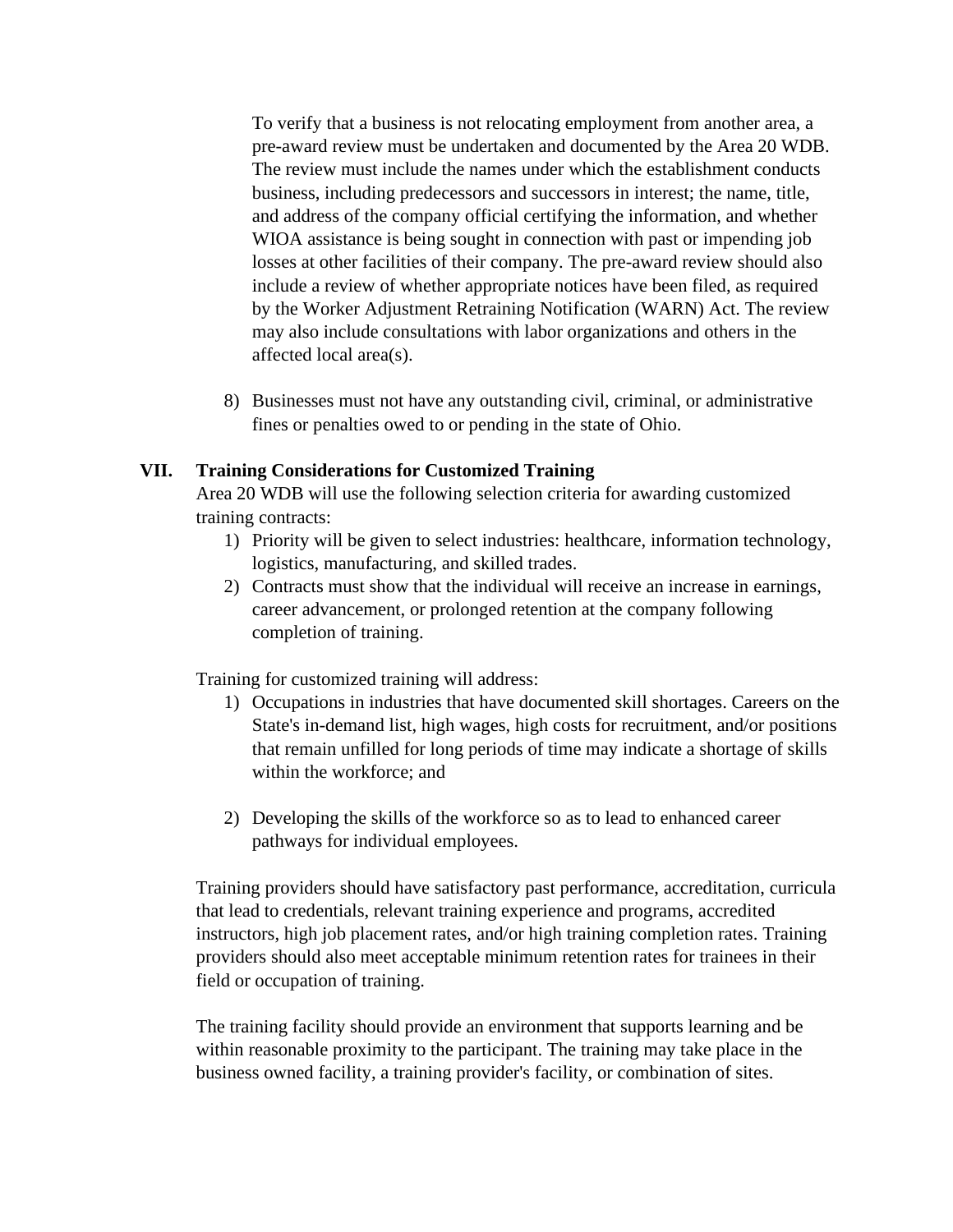#### **VIII. Training Agreements**

Customized training agreements may be written for unemployed as well as employed workers. This type of training may be provided to an eligible employed individual when the employee is not earning a sufficient wage as determined by the local workforce development area's policy, the requirements of a customized training are met, and the training relates to the introduction of new technologies, introduction to new production or service procedures, upgrading to new jobs that require additional skills, or other locally defined purposes. Employed workers may include full-time, part-time, and/or workers placed through private placement agencies.

The private placement agency and the placement employer should be included in the contract when offering customized training to employers that want to include workers placed through private placement agencies. This is to ensure that all parties agree that successful completion of the customized training will include the placement of the trainees into permanent employment.

Unless the trainee is unemployed, in order to participate in customized training, an "employer-employee" relationship must exist between the trainee and the business that is seeking Area 20 WDB approval to perform customized training. Individual workers who are independent contractors are not eligible to participate in customized training. Independent contractors fall under the category of self-employment. Trainees must meet the definition of employment found in rule 4141-3-05 of the Ohio Administrative Code (OAC).

Provisions to be included in the customized training agreement include all of the following:

- 1) Good and effective agreements should include:
	- a) The occupation for which training will be provided; the skills and competencies to be achieved and the length of time for the training;
	- b) The industry- or employer-recognized credential that will be attained upon completion of the training;
	- c) The number of employees to be trained;
	- d) The employer's assurance that customized training is needed, based upon the individual skill sets of trainees;
	- e) The method and maximum amount of reimbursement (employer match);
	- f) Job description(s) of the trainees and a training outline;
	- g) The cost and documented description of any ancillary items or supportive services that may be needed; and
	- h) Other appropriate training outcomes related to the training (i.e. increases in earnings).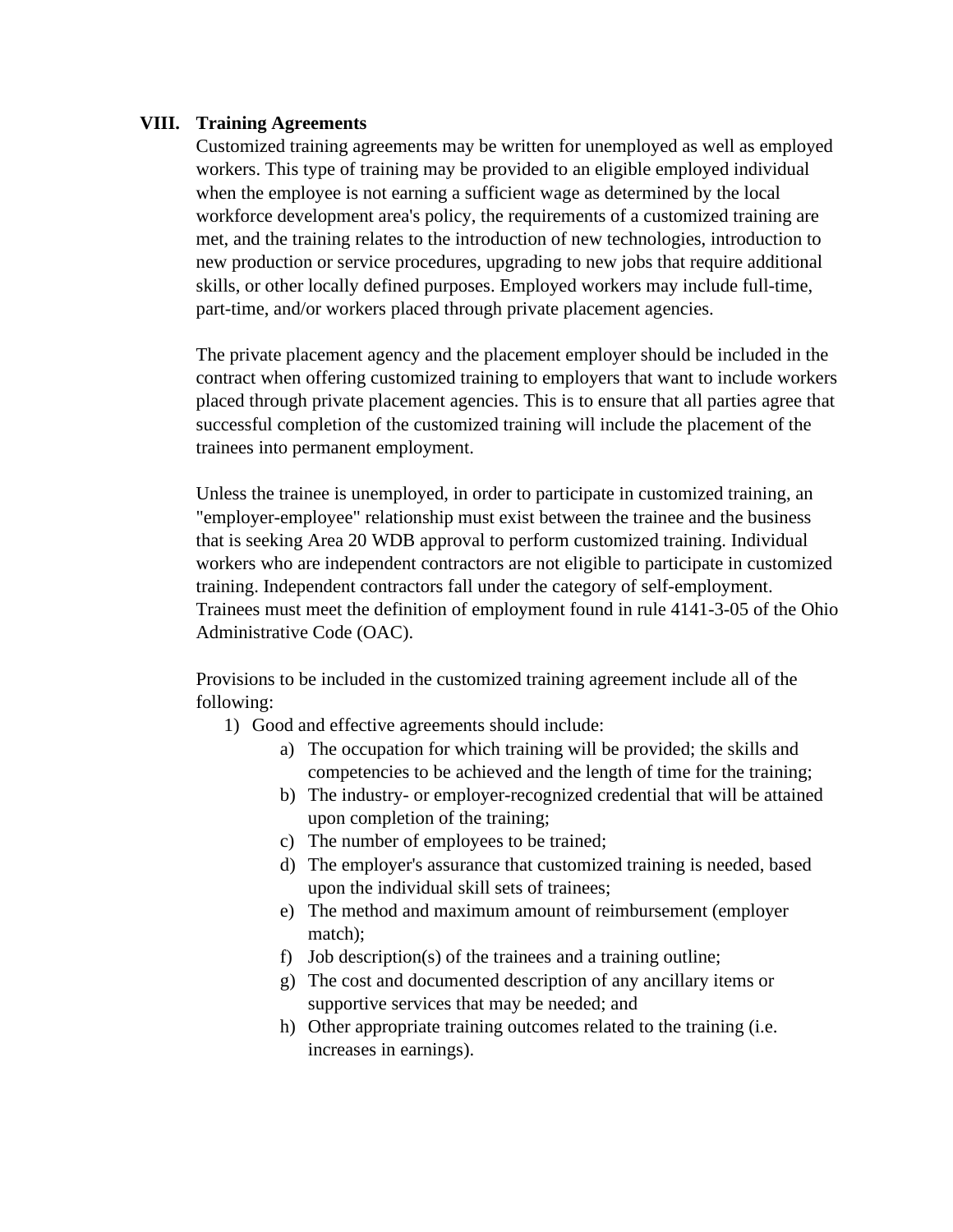- 2) Customized training agreements are to contain appropriate assurances and certifications as specified in this issuance.
- 3) Written endorsement from a union official is required when the workplace is covered by a collective bargaining agreement.

When working with a group of employers (employer consortiums), the Area 20 WDB may decide with whom to contract and the details set forth therein. If the consortium is a legal entity and the participating employers are in agreement on their match requirements, the Area 20 WDB may contract with the consortium directly and accordingly, the match requirement would be paid by the consortium. It is also allowable to enter into individual contracts with each participating employer. Regardless of what entity the contract is with, all requirements, expected outcomes, and assurances described in this issuance must be met.

Prior to the execution of a training agreement, the local workforce development area must obtain a commitment from the participating employer(s) of the following, at a minimum:

- 1) That successful completion of the customized training will result in portable skills, and retention and placement of the trainee into permanent employment that offers good pay and benefits, with opportunities for career advancement;
- 2) That continued training will be provided for trainees who need help with remedial skills or other skills in order to retain their jobs; after completion of customized training; and
- 3) That training will be aligned with industry or employer recognized skill standards, as defined by the WDB and/or the employer.

# **IX. Allowable and Unallowable Costs for Customized Training**

Allowable costs may include only costs directly related to training. Examples of allowable costs include but are not limited to the following:

- 1) Instructor's / trainer's training-related wages;
- 2) Curriculum development; and
- 3) Textbooks, instructional equipment, manuals, materials, and supplies.

Unallowable costs for customized training include but are not limited to:

- 1) Trainees' benefits/fringes;
- 2) Wages of trainees while attending customized training;
- 3) Costs that are not directly related to customized training for eligible individuals under Title I;
- 4) Foreign travel; and/or
- 5) Purchase of capital equipment.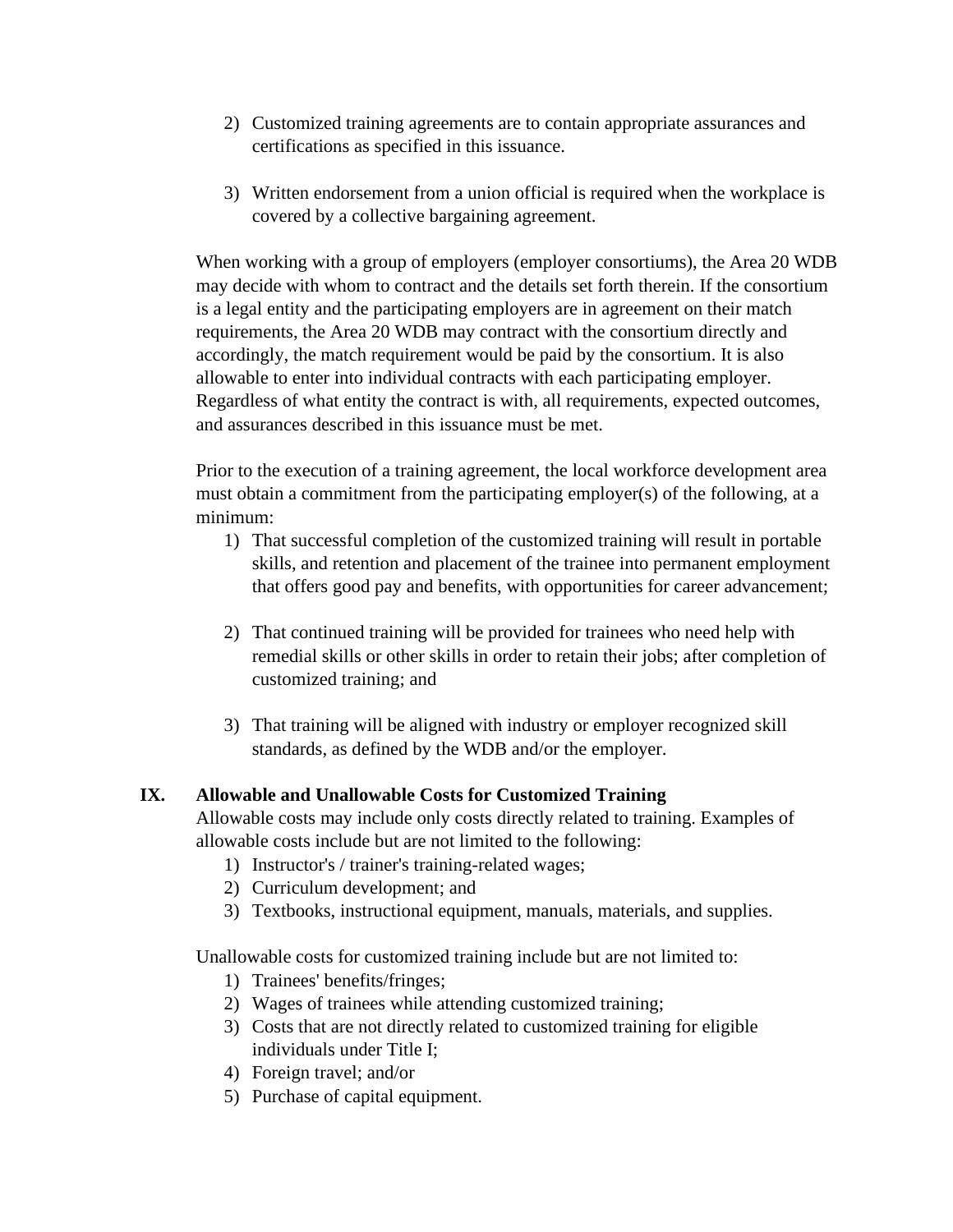## **X. Employer Match Requirements**

Pursuant to 20 CFR 680.760, Area 20 WDB requires employers to pay a minimum of 50% of the cost of the customized training with the remainder of the cost being reimbursed using available WIOA funds. The employer match can be cash or in-kind contributions. In-kind matches must benefit the training and must be documented. Also, the employer match cannot include federal, state, or other grant funds.

Contracts must not exceed \$5,000 for reimbursement per individual and \$2,500 for supportive services per individual.

Area 20 WDB will use the following factors when establishing employer reimbursement (employer match):

- 1) The size of the employer;
- 2) Number of employees participating in training;
- 3) Wage and benefit levels of those employees (at present and anticipated upon completion of the training);
- 4) Relation of the training to the competitiveness of a participant;
- 5) Other employer-provided training and advancement opportunities; and
- 6) Other factors the local WDB and planning region determine to be appropriate.

**Step 1** is to identify the individual training items and establish the total training budget. This budget may include **trainee wages** while attending training and the wages can count for the employer match, but the WIOA costs cannot include trainee wages.

**Step 2** is to calculate the employer match and the WIOA cost. This calculation varies based upon allowable and unallowable WIOA costs. Typically, the variable is the trainee wages.

- If trainee wages are **less than or equal to** the employer match, an adjustment is not necessary. Just multiply the total budget by the selected percentage to establish the employer and WIOA expense.
- If trainee wages **are greater than** the employer match, an adjustment is necessary to prevent unallowable WIOA costs. When calculating the employer match and the WIOA costs, subtract the excess wages over selected percentage.

# **XI. Monitoring**

Through the state's monitoring system, program monitors will review the local area's implementation of the WIOA customized training program, including a participant file review, during the annual onsite monitoring review for compliance with federal